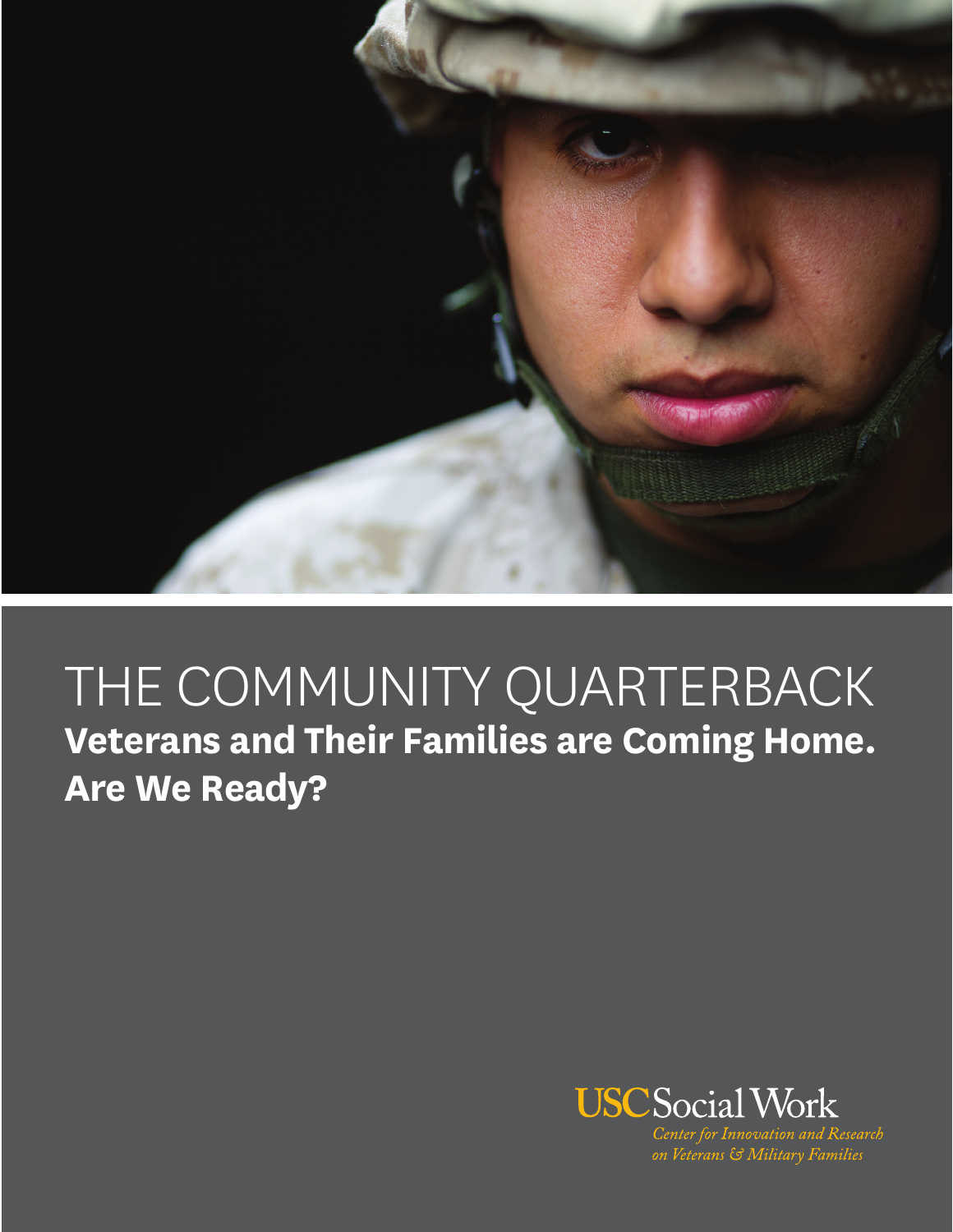THE COMMUNITY QUARTERBACK Veterans and Their Families are Coming Home. Are We Ready?

By Anthony Hassan March 2014 Copyright © 2014 USC Center for Innovation and Research on Veterans & Military Families

**USC CIR** 1150 S. Olive St., Suite 1400, Los Angeles, CA 90015 phone: (213) 821-3600 fax: (213) 821-7735 email: cir@usc.edu

This publication is available online at: http://cir.usc.edu/publications/other-reports

Recommended Citation: Hassan, A. (2014). *The community quarterback: Veterans and their famiilies are coming home. Are we ready?* Los Angeles, CA: USC Center for Innovation and Research on Veterans & Military Families.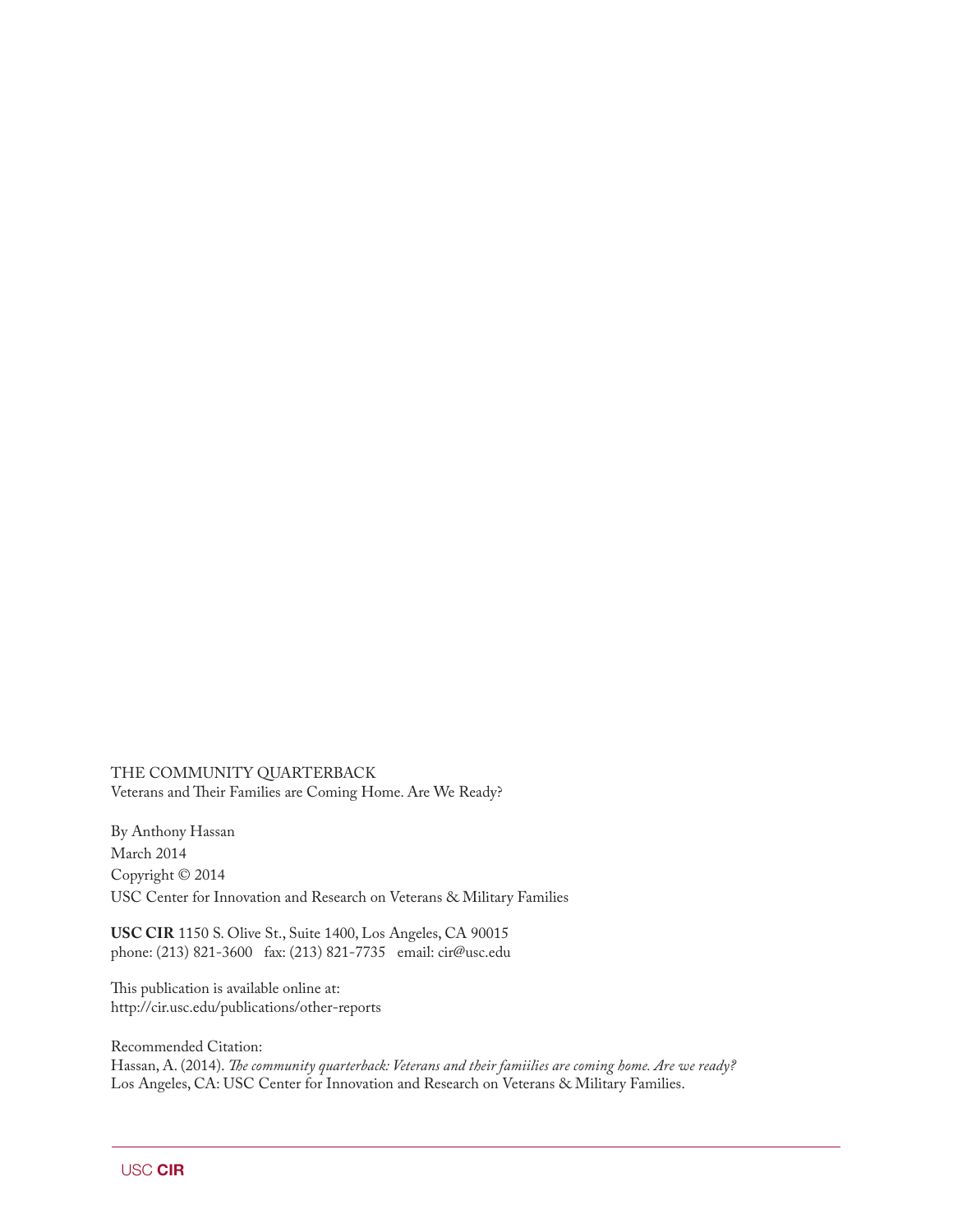# The COMMUNITY QUARTERBACK **Veterans and their Families are Coming Home. Are we ready?**

#### **Introduction**

Are we ready? Is our community ready? Is our country ready to honor the moral obligation to ensure that its veterans and their families receive the services promised to them when they enlisted and to completely address any injury, illness or other disparity created as a result of their service (Hassan, Flynn, & Astor, 2013)?

There appears to be no end in sight to the ongoing stressors for military personnel and their families. The United States has been continuously at war for more than a decade with the conflicts in Iraq and Afghanistan the longest in our nation's history. Persistent instabilities in the Middle East, North Africa and Asia are likely to keep American forces engaged in combat operations for many years to come. The demanding operational tempo of two challenging combat theaters coupled with the nature of the nation's all-volunteer force, and the expanded involvement of military reservists has meant that many service members have been deployed multiple times since 2001, which in turn has brought family and community issues to the forefront and into the realm of veterans issues. It is apparent that psychological and personal stresses for service members and their families are more prevalent and widespread than previously understood. The transition from military to civilian life can be difficult and is not always negotiated successfully. "The urgency of addressing those issues [faced by veterans] is heightened by the sheer number of people affected, the rapid drawdown of personnel from Afghanistan and Iraq, and the long-term effects that many of the issues might have not only on military personnel and veterans and their families but on the country as a whole" (Institute of Medicine, 2013).

We know that communities that successfully support their military-impacted populations are those that engage their entire citizenry in the unique challenges facing veterans transitioning home. Therefore, we need to create a coordinated community-based approach that brings together diverse sets of resources and identifies new opportunities across public and private sectors.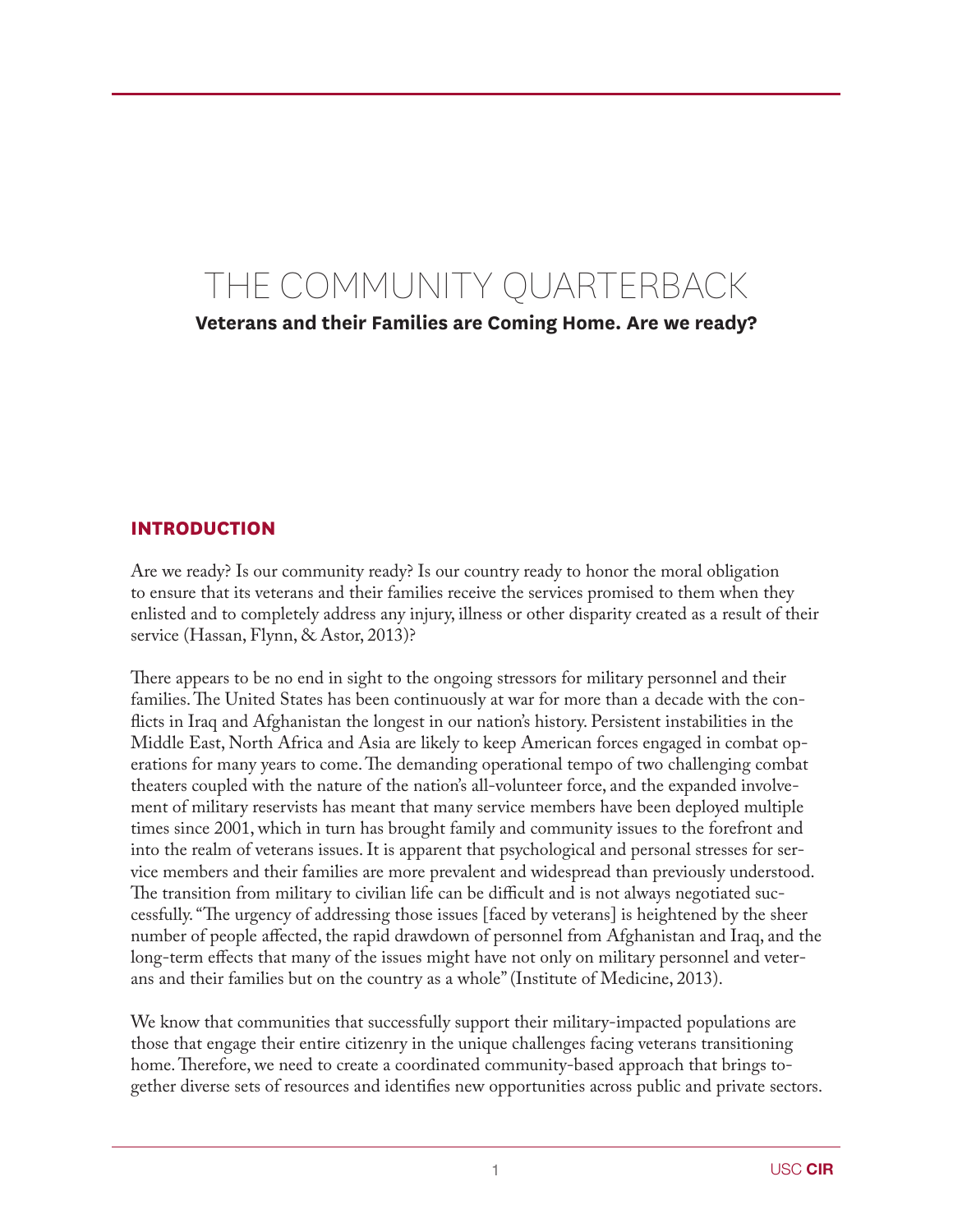It is unlikely that the needs of veterans and their families will be adequately addressed unless local, state and federal agencies join forces and work together with public and private nonprofit organizations that are providing services and care for them.

# **Coming Home**

Schell and Tanielian (2011) painted a daunting picture of stumbling blocks for veterans' access to and utilization of community-based support programs in New York state. New York veterans, like veterans all over the country, are often unaware of available services, unsure of whether the services will be helpful for their specific problems, lack information about service locations, are uncertain of eligibility requirements and do not know how to apply for needed services. Although veterans and family members who persist in searching for help or support may find an available service, they are often confronted by well-meaning but uninformed agencies and providers who do not understand the scope and complexity of the challenges faced as military-impacted individuals. This is a significant barrier to care considering many service members and veterans harbor a stigma against seeking help of any kind, especially mental health care, and might become so frustrated by a provider's ignorance of military culture and understanding of reintegration challenges that they discontinue treatment. The lack of coordination among community agencies, the fragmentation of services available and the redundancy of certain programs all contribute to the difficulties that veterans face when trying to access critical resources they need and to which they are entitled.

While the insularity of military culture promotes unity and resilience for the rigors of war, it can also leave service members and their families less equipped and less comfortable in a civilian environment. The all-volunteer military accentuates this social distance, since the responsibility for service is not broadly shared by all eligible citizens. For the majority of urban Americans who do not live near a military installation, there is little opportunity to directly observe or personally experience the consequences of this conflict. In smaller, rural communities where people are more socially connected, the loss of a resident is more keenly felt, but localized all the same. As a result, service members and their families encounter civilian environments ill-prepared to appropriately accommodate them with mental health care, employment readjustment, training support, education, financial guidance and other vitally needed services (Hazle, Wilcox, & Hassan, 2012).

Los Angeles, in particular, is at this crossroad. There are approximately 120,000 veterans that live in the city of Los Angeles and more than 320,000 veterans residing in Los Angeles County. The Los Angeles veteran population consists of veterans of all war eras, with growing numbers of Iraq and Afghanistan veterans settling into a new way of life after multiple deployments. It is projected that the post-9/11 veteran population is expected to increase in Los Angeles County by an additional 60,000 over the next three years. Reputable national studies show that as many as one-third of former service members may return home with some form of behavioral health issue, like post-traumatic stress disorder, depression and substance abuse (Tanielian & Jaycox, 2008). Unemployment and affordable housing issues are also a major concern. Recent data show that the unemployment rate among the youngest post-9/11 veterans is about 17 percent, higher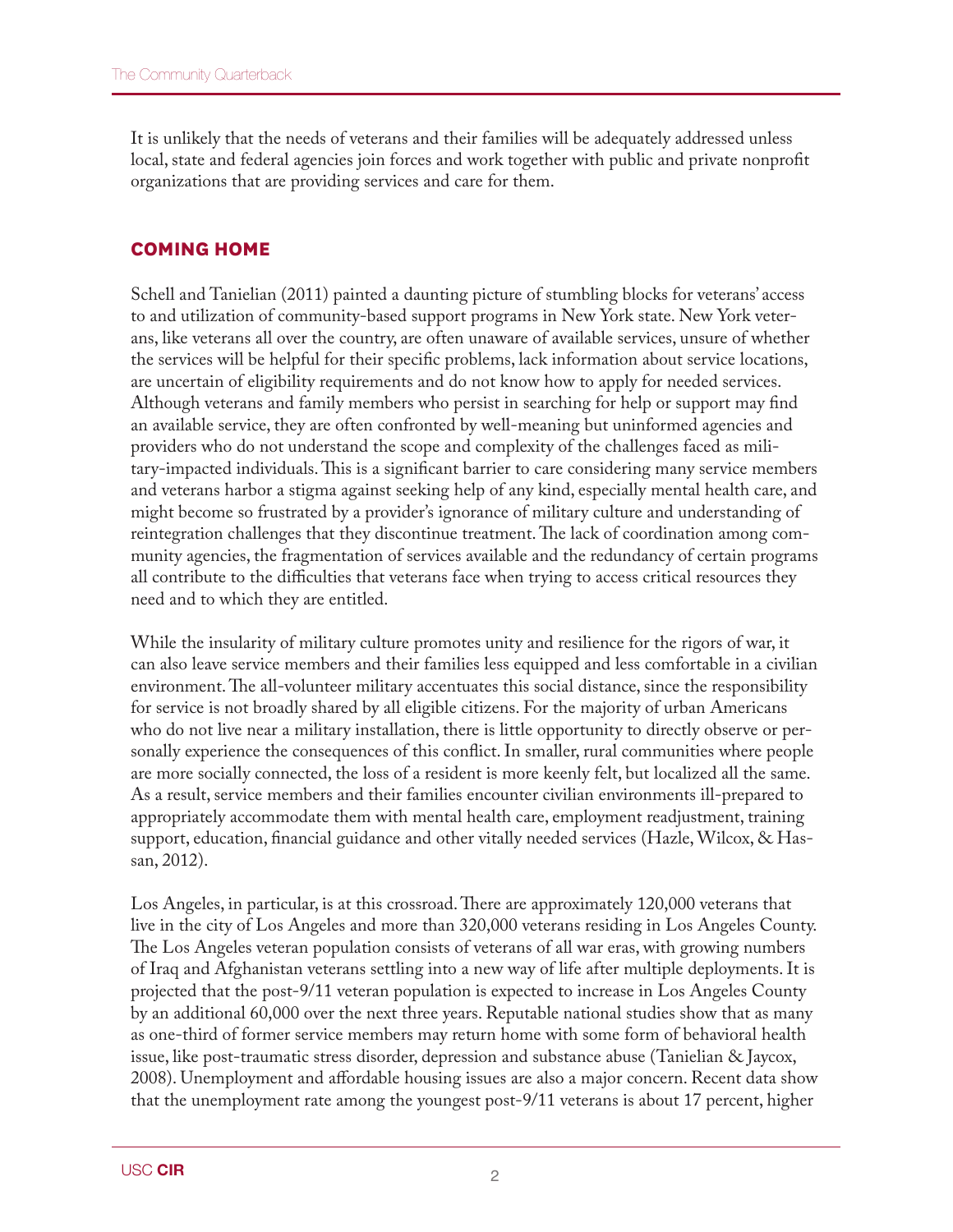than the national average (Bureau of Labor Statistics, 2014). Additionally, 35,000 Los Angeles County veterans were unemployed in 2011 and approximately 7,000 veterans are currently homeless in Los Angeles County on any given night (United Way, 2012).

Underlying the limitations inherent in Los Angeles' new and complex systems of care for veterans is the lack of a county and city policy framework that could guide the creation of strong veteran policies, comprehensive programs, and efficient and effective funding. Essentially, there is no central, comprehensive and cohesive strategy that guides the formation, implementation and evaluation of local veterans' policies and programs. In this regard, Los Angeles may be a microcosm of what is happening on a national scale.

# **Community Quarterback**

The history of community development has shown us that we cannot rely on just a few extraordinary leaders to achieve systemic change in the thousands of communities in America that need help. Instead, new policies, practices and products are needed to create a next-generation system that empowers everyday people to achieve extraordinary results (Erickson, 2012).

At its root, community development is focused on leadership that is able to promote a compelling vision of success for an entire community, marshal the necessary resources, and lead people in an integrated way. All of which, requires bringing together dozens of institutions and thousands of people inside and outside a community and orchestrating the development and deployment of an array of high-quality human and physical capital interventions (Erickson, 2013). Erickson calls this person/organization "the quarterback," the one who primarily serves in a coordinating role, managing a diverse coalition of players in order to achieve community betterment. Each region of the country needs an entity, a quarterback that can facilitate the connections, organization, and dissemination of information necessary to coordinate community response to the needs of local [military-impacted populations] and promote these needs and the needs of the service providers on both a state and national level. A flexible and dynamic quarterback with sufficient resources, backed with data and the ability to constantly refine strategy, would be a significant benefit for military-impacted communities. It would, in short, be an institutional and policy breakthrough that would empower thousands of communities across the country to do what a few saints have accomplished: routinize the extraordinary (Erickson, 2013).

A quarterback was needed to bring Los Angeles' diverse resources together to identify new opportunities to cooperate across public and private sectors and develop approaches to providing care and support to our community's veterans and their families. Since March 2012, the University of Southern California Center for Innovation and Research on Veterans & Military Families (CIR) has administered and convened the Los Angeles Veterans Collaborative (LAVC) the community quarterback. Specifically, the LAVC is a structured network of public, private and government agencies and professionals from more than 250 Los Angeles County entities working across multiple sectors to provide services for veterans and their families. The overall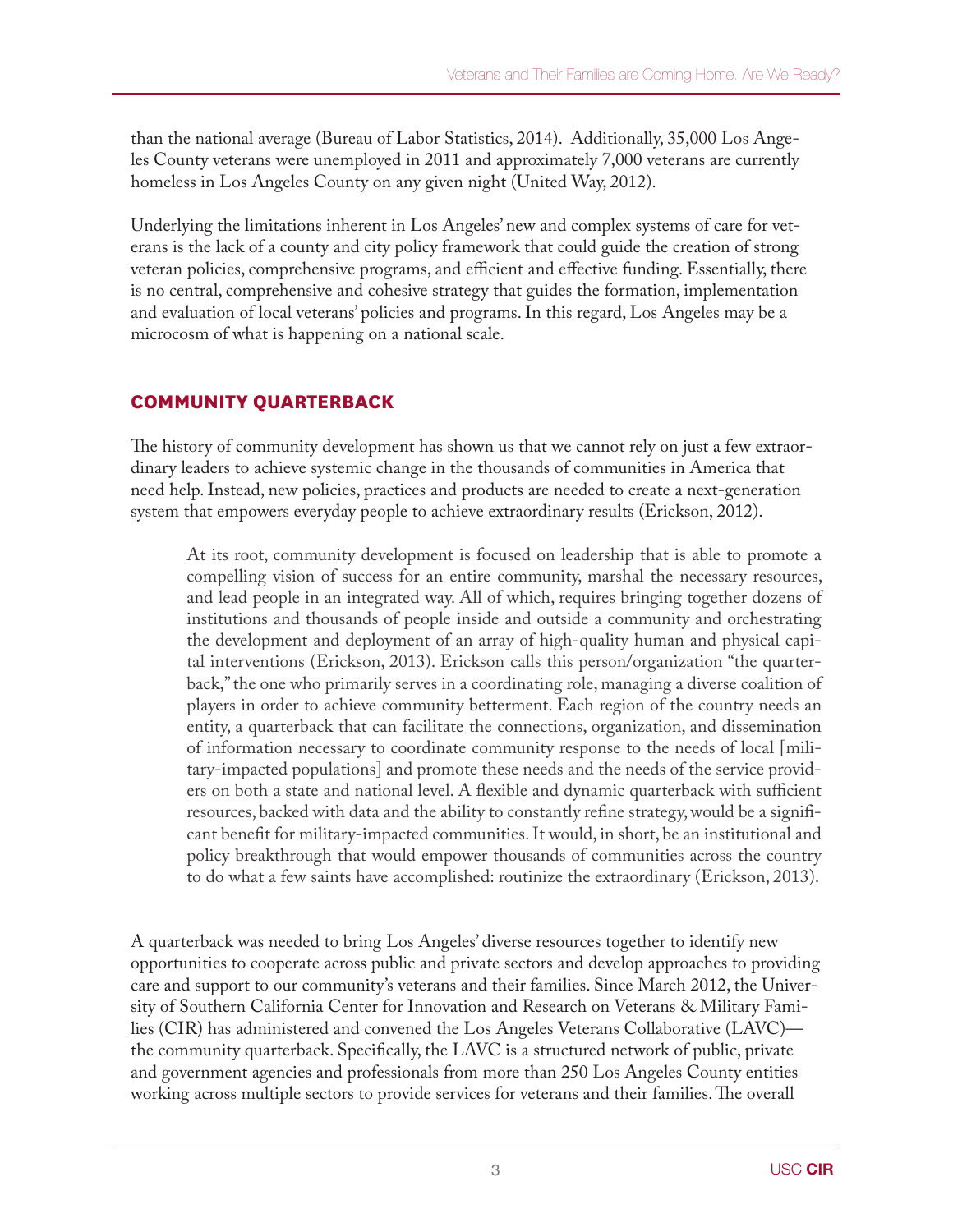goals of the LAVC are to guide community practitioners; build responsive community networks; inform policy and identify broadly applicable and effective solutions that rely on promising preventive strategies for its veterans and their families.

The LAVC has six scalable working groups with the relationships and resources needed to work together: (**1**) Behavioral Health, (**2**) Career Advancement, (**3**) Families & Children, (**4**) Housing & Homelessness, (**5**) Legal & Reentry and (**6**) Faith. Collaborative members meet and coordinate within these focused working groups to discuss current issues, identify gaps in service, and develop and pursue action items to address them. CIR developed this structure for the LAVC to help its members coordinate more effectively, efficiently and consistently to address the needs of Los Angeles' military community.

The LAVC provides a solution to the need for an "all-in" initiative orchestrated by community leaders that plays to the strengths of the community—small groups of stakeholders who have key resources and existing relationships needed to work well together. These types of initiatives are helping guide Los Angeles' community practitioners, community networks, policy, and broadly identify applicable and effective solutions towards promising preventive strategies. In this way, the LAVC acts as a "quarterback" of local service coordination, managing a diverse team of community players to draw out and build upon areas of strength, and address gaps in services by building capacity and cooperation (Erickson, 2012). The LAVC stands as a strong example of how a collaborative and cooperative approach can effectively address the fragmentation and confusion that transitioning veterans and their families face on personal, community and institutional levels.

CIR is a natural and neutral coordinator that maintains connections with hundreds of community care and health care organizations in the region, and connects them with its local, regional and national partners in order to advance solutions in research and care for military-impacted populations. Hence, much of the success of the LAVC can be directly attributed to the university's unique community role as a neutral and trusted agent well suited to serve as the "coach" for this community quarterback.

CIR embodies three key components for a successful coach facilitating the community quarterback:

- Natural and neutral convener
- Credible and respected in the veteran community
- With resources to administer and facilitate a community

A natural and neutral convener is critical to guiding a community collaborative with objectivity: **natural**, in that community relationships and personnel liaisons already exist and can be leveraged to bolster the collaborative's efforts; and **neutral**, in that there is no competitive aspect or possible conflict of interest because the convener is not one of the community organizations that may be competing for funds or jockeying for influence.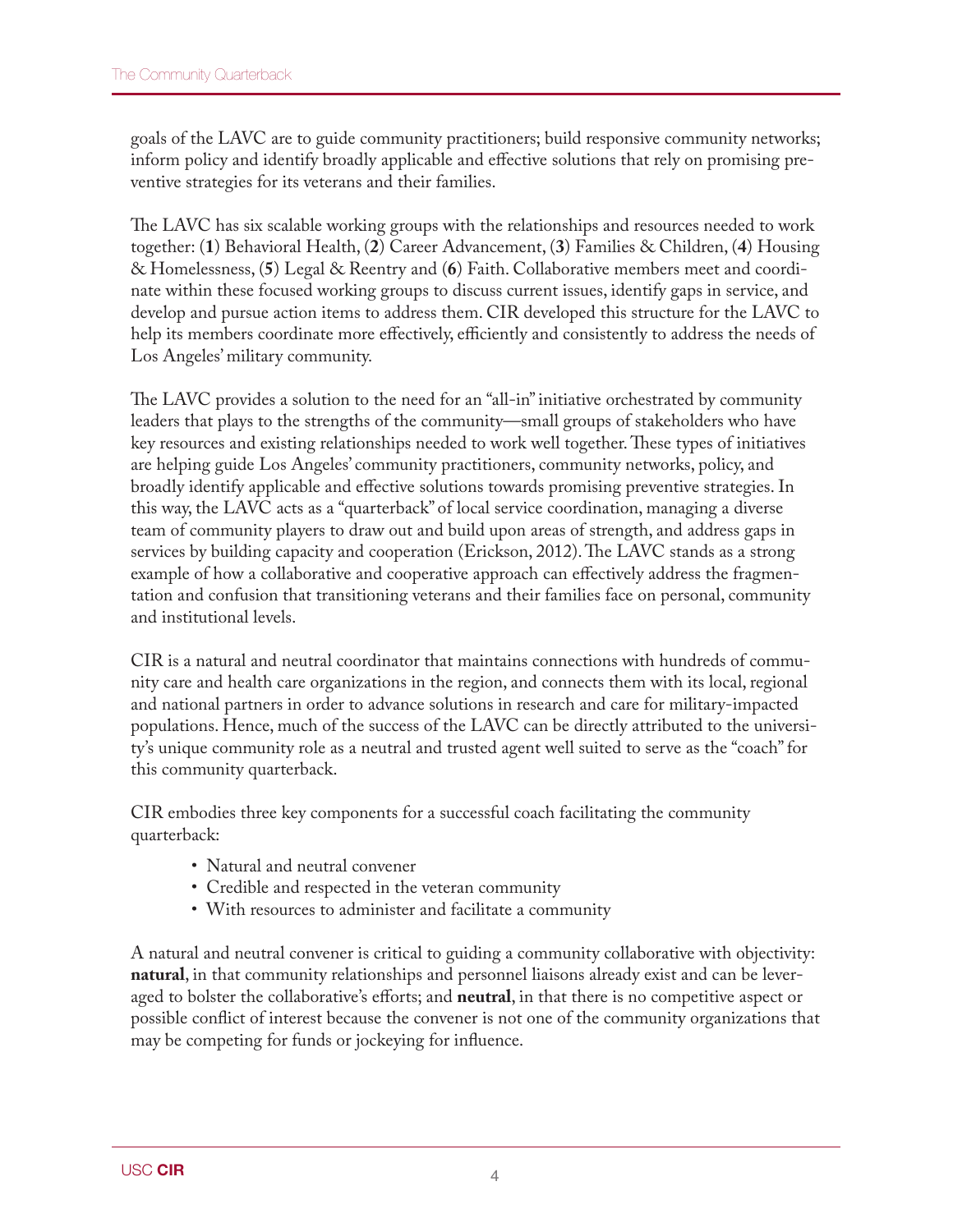The convener must also be **credible and respected**, in this situation within the veteran community, with demonstrated success in solving problems, effecting policy change and developing strategies based on research and real-world scenarios. Thus, the participating collaborative entities are then respectfully willing to take direction and work with the convener to forward the work of the collaborative.

Lastly, the convener should have the **resources**—time, talent and treasure—to administer and support the collaborative. This includes a consistent meeting space with ample room for a large gathering and break-out rooms; appropriate technology for presentations and communication; food, beverage, and parking accommodation; and administration and management of the meetings, players and workings of the collaborative. This frees up the volunteers of the participating organizations to concentrate on the work at hand and not on the logistics of convening the collaborative.

## **Strides and Successes of the lavc as community quarterback**

The LAVC, which started as an informal group of people and organizations convening to discuss their programs and activities, is now transformed into a structured network of public and private professionals and agencies. This network provides access to education and best practices, while encouraging collaboration and advocacy, empowering its members to provide more effective services to veterans and their families. Additionally, the LAVC is planning on creating an Executive Board, which will consist of community corporate partners, philanthropists and executives of member organizations, to further guide and support the LAVC.

Some examples of the LAVC successes include:

- A preliminary survey of Los Angeles veterans, conducted by the LAVC and CIR, indicated that veterans without a car had difficulties getting to work, school and medical facilities in such a vehicle-centric urban setting. Since, several community-based organizations and LAVC members have been working together to collectively convince the city of Los Angeles to adapt and adjust its public transportation routes to better serve its veterans. This early example highlights the potential impact of the LAVC on enhancing services for veterans and easing the transition from military to civilian life.
- The LAVC Families & Children working group was made aware that the Los Angeles Unified School District (LAUSD) had no process for identifying military-affiliated children. Within six weeks, the working group co-chairs, in collaboration with LAUSD, Los Angeles Mayor Eric Garcetti's Office of Veterans Affairs, and the USC Building Capacity project, were able to add a section to the annual student emergency form where students can specify their connection to a military family. At the start of the 2014-15 school year, this revised form will be completed by every student enrolled in LAUSD, including early childhood education, special education and k-12 programs. This information will assist district officials to better provide resources and support to these students and their families.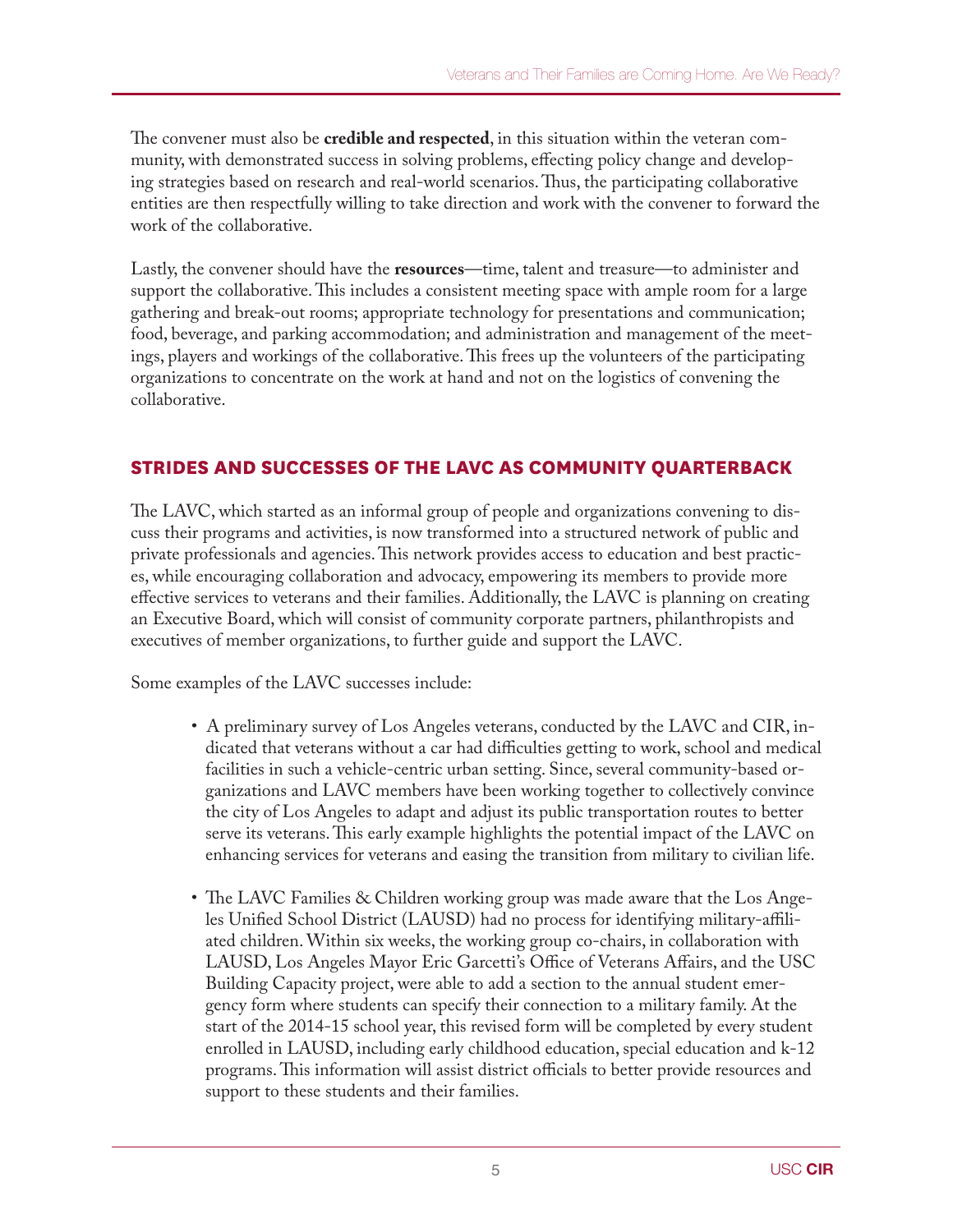• The LAVC Behavioral Health working group developed a list of agencies throughout Los Angeles County that provide mental health services to veterans based on evidence-based practices, for use as a referral source. In a complex, service-provider network in a sprawling urban environment such as Los Angeles, the collaborative efforts of this working group provide a web of mental health support for referral, based on location and need.

## **INFORMATION GATHERING TO ASSIST LAVC EFFORTS**

As the LAVC develops under CIR's leadership, it is gathering greater recognition within the local, state and national veterans' spheres. Due to this attention, organizations such as Newman's Own Foundation, Deloitte LLP, the Unihealth Foundation and others have approached CIR looking for ways to support the collaborative. Concurrently, a growing recognition emerged within the collaborative that the lack of a systematic assessment of current veteran needs and available services was limiting the ability of members to address service gaps and build a robust case for needed policy changes across the county.

Given that the collective goals of the collaborative are to strategically improve access to services, identify and reduce barriers to care, and influence policy to improve the lives of veterans and their families, the LAVC needed reliable data upon which to build and create a more strategic plan. As a result, CIR developed an academically rigorous, comprehensive, countywide needsassessment survey of the veteran community. With funding from Newman's Own and Unihealth foundations and pro bono support from Deloitte LLP, the survey has been launched and is currently in the data-collection phase in Los Angeles, and CIR prepare to launch a similar survey in Orange County, Calif., with the support of the Orange County Community and Unihealth foundations.

The timing of the survey data could not be more critical. As the war in Afghanistan comes to a close, many service members are returning to Los Angeles, where the highest concentration of veterans in the state and country reside. Veterans and their families making this transition to Los Angeles County are entering a local and political landscape that is undergoing some very significant changes, which will likely affect their access to critical transition services.

Los Angeles voters recently elected a new mayor, and have six new members on the 13-member City Council. It is also likely that in 2014 there will be three (out of five) newly elected members on the Los Angeles County Board of Supervisors. Under this new leadership, much can (and should) be done to take a more strategic and coordinated approach to address the comprehensive needs of veterans and their families. The mayor's office has created a Veterans Affairs Coordinator position to manage all veteran affairs within the city. In effect, this position within the city is solely dedicated to veterans' issues from a policy and programmatic perspective. Fortunately, city and county leaders can also count on the LAVC to assist not only in providing information on the critical resources to the local veteran community, but also in helping create local policies that improve the long-term well-being of veterans and their families. The current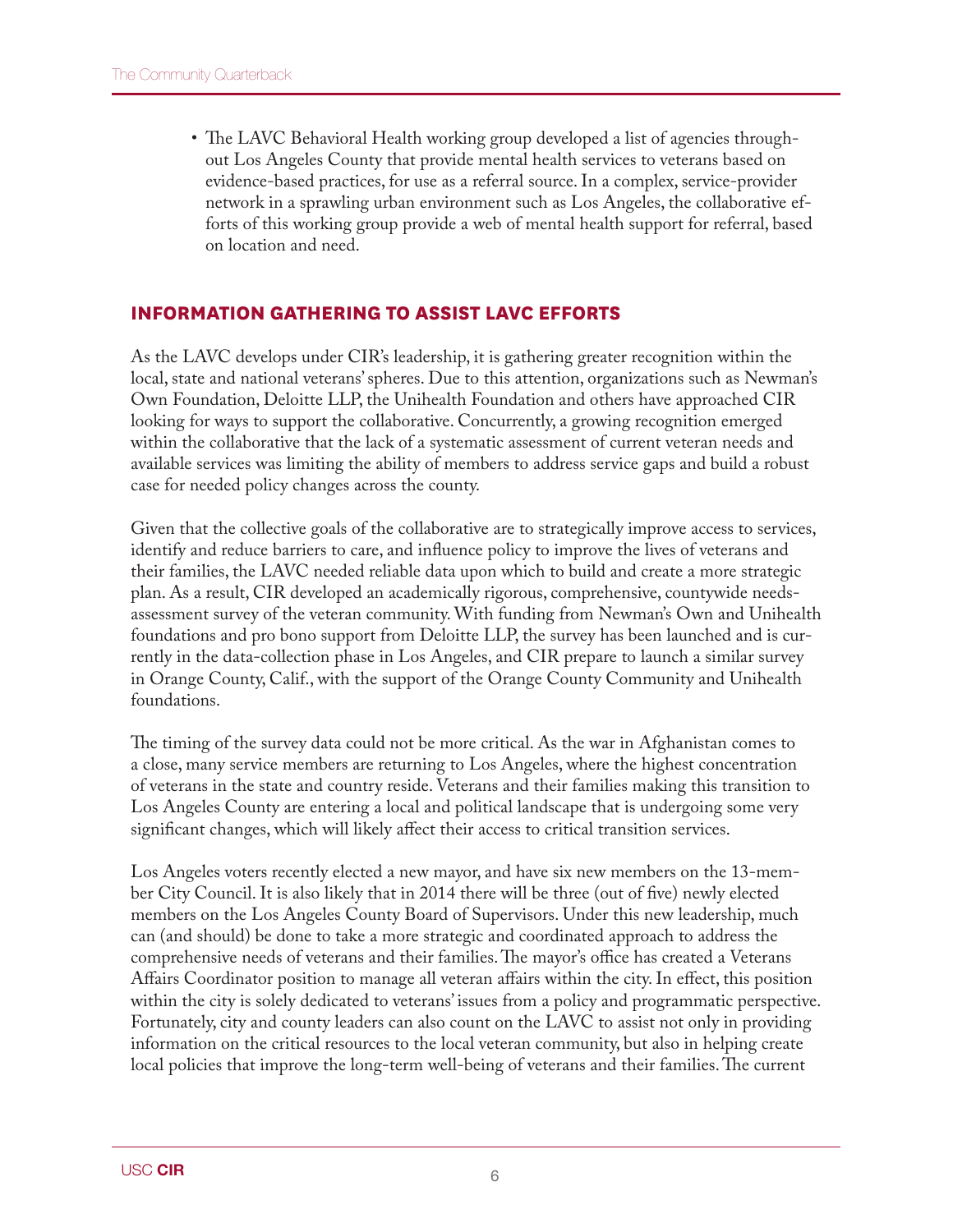political environment presents a unique window of opportunity for the veteran community to truly impact future policies in a way that reflects realities on the ground, both through the work of the city's coordinator and participation in the survey.

The results of the CIR-led veterans needs survey will enable the LAVC to outline the priority of specific services; align service delivery across Los Angeles County; reduce barriers to care and move towards our goal of becoming a seamless, comprehensive veterans service delivery network. Better still, it will serve as a model for the rest of the nation to replicate.

# **Conclusion**

The influx of Iraq and Afghanistan veterans into the U.S. civilian environment has yet to peak, but is clearly underway. Anecdotal evidence reminds us that we have not effectively engaged veterans early enough in their transition process here in Los Angeles, but have instead focused and funded programs on the treatment end of the continuum rather than on prevention and early intervention. It has become increasingly clear that there is a dire need for programs and services in Los Angeles to engage early to ease the transition from military to civilian life, and that a collaborative effort like the LAVC is critical to enhancing the lives and well-being of our nation's veterans.

To achieve a collective impact vision for any city, county or state, service coordination and referral processes must be readily available, easily accessible and seamless in their delivery, enabling veterans and their families to obtain the right kind of services at the right time. Moreover, services must be adaptable and attuned to the unique circumstances of post-9/11 veterans, whose multiple deployments, participation in taxing counterinsurgency operations and higher survival rates have produced unprecedented numbers of veterans in need of support (Carter, 2012). We cannot deny the occupational hazards of the military profession, nor can we deny the impact of war on individuals, families and communities.

Are we ready? Is our community ready? Is our country ready?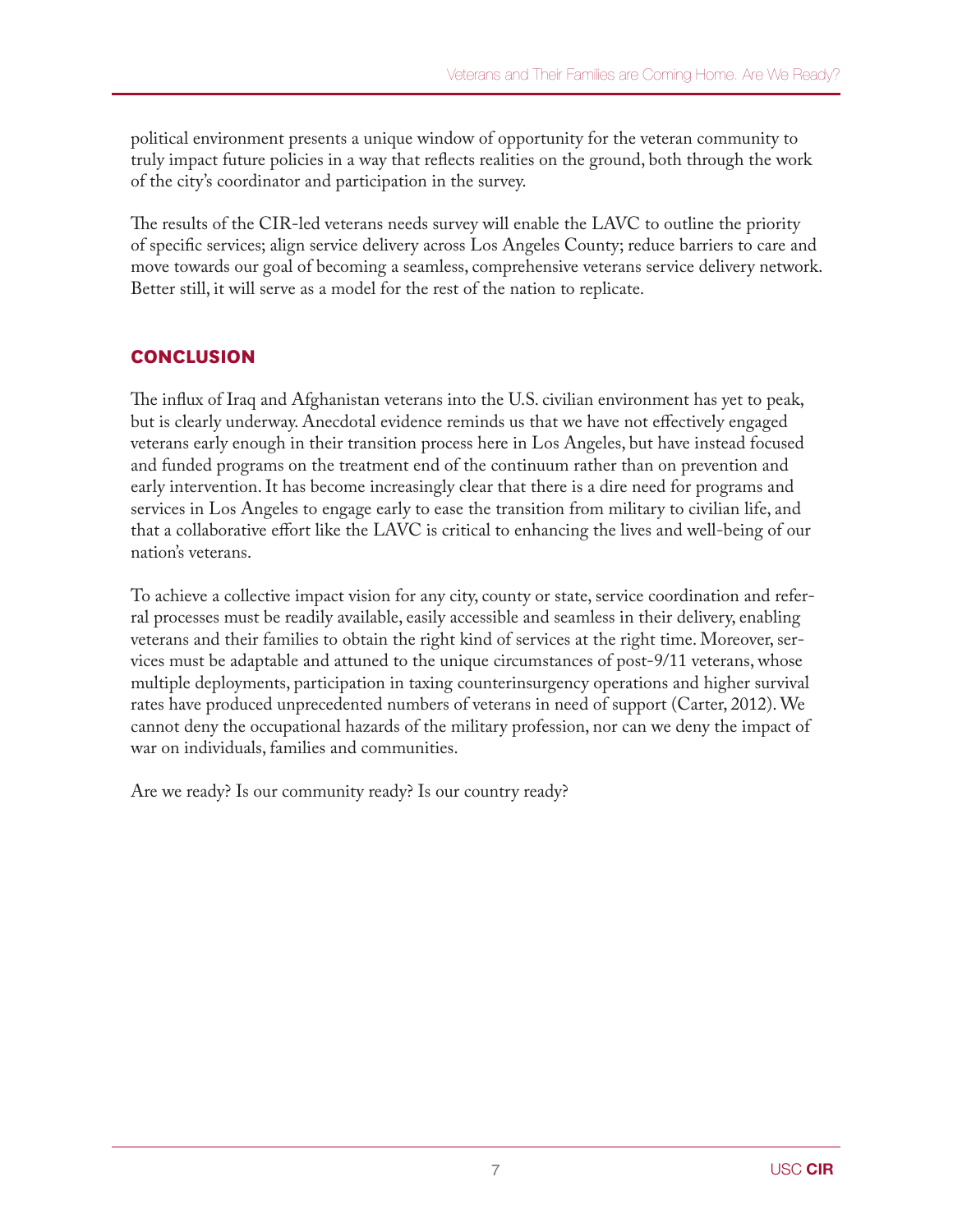#### **References**

- Bureau of Labor Statistics of the U.S. Department of Labor. (2014). *Employment status of persons 18 years and older by veteran status, age, and sex, February 2014* [Data file]. Retrieve from http:// www.bls.gov/web/empsit/cpseea40.pdf
- Carter, P. (2012). *Upholding the promise: Supporting veterans and military personnel in the next four years*. Washington, DC: Center for a New American Security. Retreived from http://www.cnas. org/files/documents/publications/CNAS\_UpholdingThePromise\_Carter\_2.pdf.
- Erickson, D., Galloway, I., & Cytron, N. (2012). Routinizing the extraordinary. In N. O. Andrews & D. Erickson (Eds.), *Investing in what works for American communities: Essays on people, place and purpose* (pp. 377-406). San Francisco, CA: Federal Reserve Bank of San Francisco and Low Income Investment Fund.
- Hassan, A., Flynn, M., & Astor, R. (2013). *A national veterans covenant: Community as the catalyst and resource*. Los Angeles, CA: USC Center for Innovation and Research on Veterans and Military **Families**
- Hazle, M., Wilcox, S.L., & Hassan, A.M. (2012). Helping veterans and their families fight on! *Advances in Social Work, 13*(1), 229-242.
- Institute of Medicine. (2013). *Returning home from Iraq and Afghanistan: Assessment of readjustment needs of veterans, service members, and their families*. Washington, DC: The National Academies Press. Retrieved from http://www.iom.edu/Reports/2013/Returning-Home-from-Iraq-and-Afghanistan.aspx.
- Schell, T. L., & Tanielian, T. (Eds.). (2011). *A needs assessment of New York state veterans: Final report to the New York State Health Foundation*. Santa Monica, CA: RAND Corporation.
- Tanielian, T., & Jaycox, L.H. (Eds.). (2008). *Invisible wounds of war: Psychological and cognitive injuries, their consequences, and services to assist recovery*. Santa Monica, CA: RAND Corporation.
- United Way of Greater Los Angeles. (2012). *Helping our heroes: Creating pathways to veteran employment*. Los Angeles, CA: Author. Retrieved from http://www.unitedwayla.org/wp-content/uploads/2012/11/UW0039\_Veteran\_Report\_FINAL11.pdf